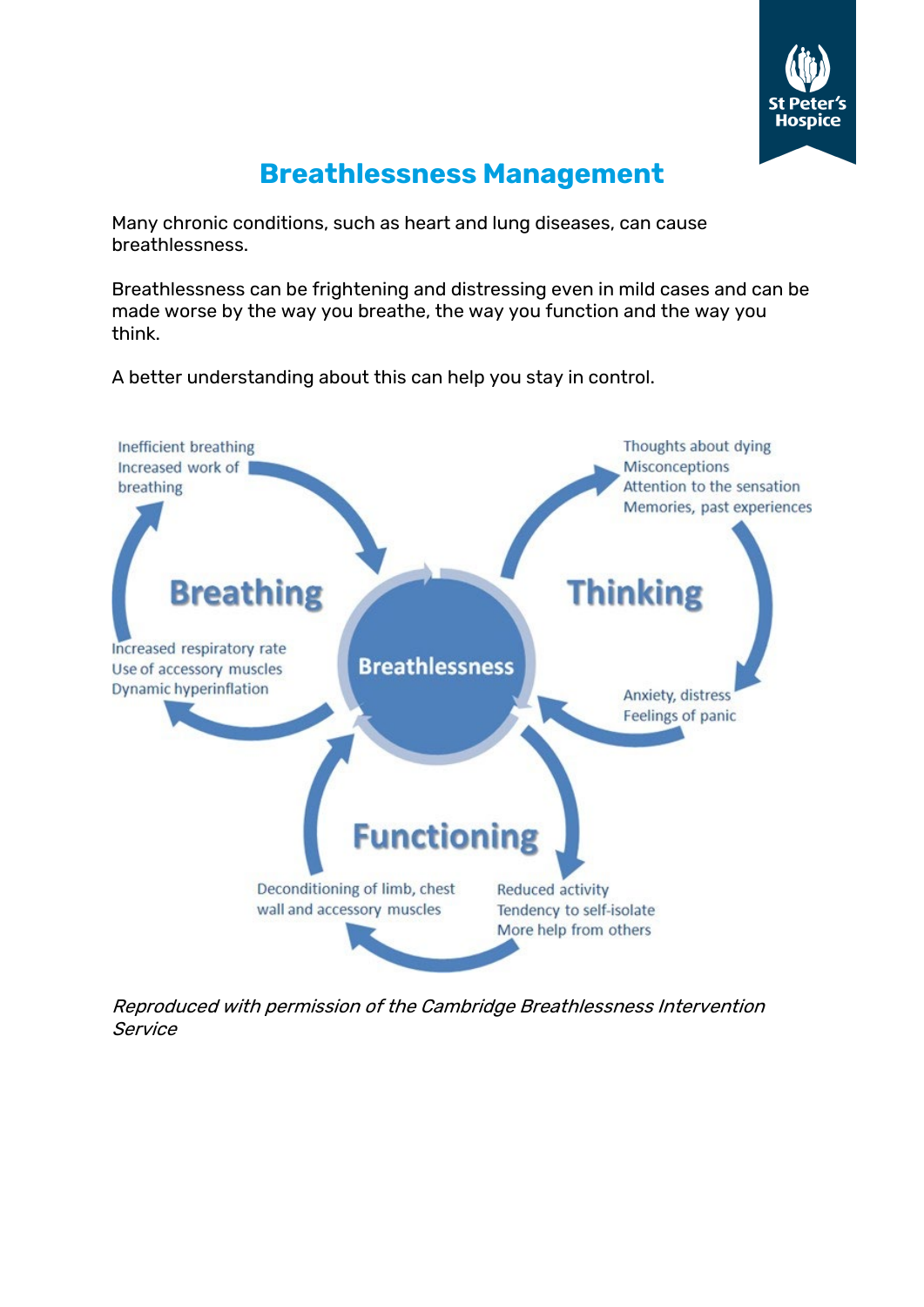

# **Breathing**

When breathless you may find you over breath, using chest and shoulder muscles which use oxygen and tire quickly. This can make breathing more difficult.



This cycle can be broken and breathlessness managed by using simple strategies to gain control again.

# **Four F's**

## **1. Fan**

#### **The use of fans is not recommended during the coronavirus outbreak due to the risk of it spreading infection**

Using the hand held fan is portable and can be used anywhere. Directed on the cheeks, and nose stimulates nerves that supply part of the brain to reduce the perception of breathlessness. Held at about 6 inches for 2-5mins is most effective.

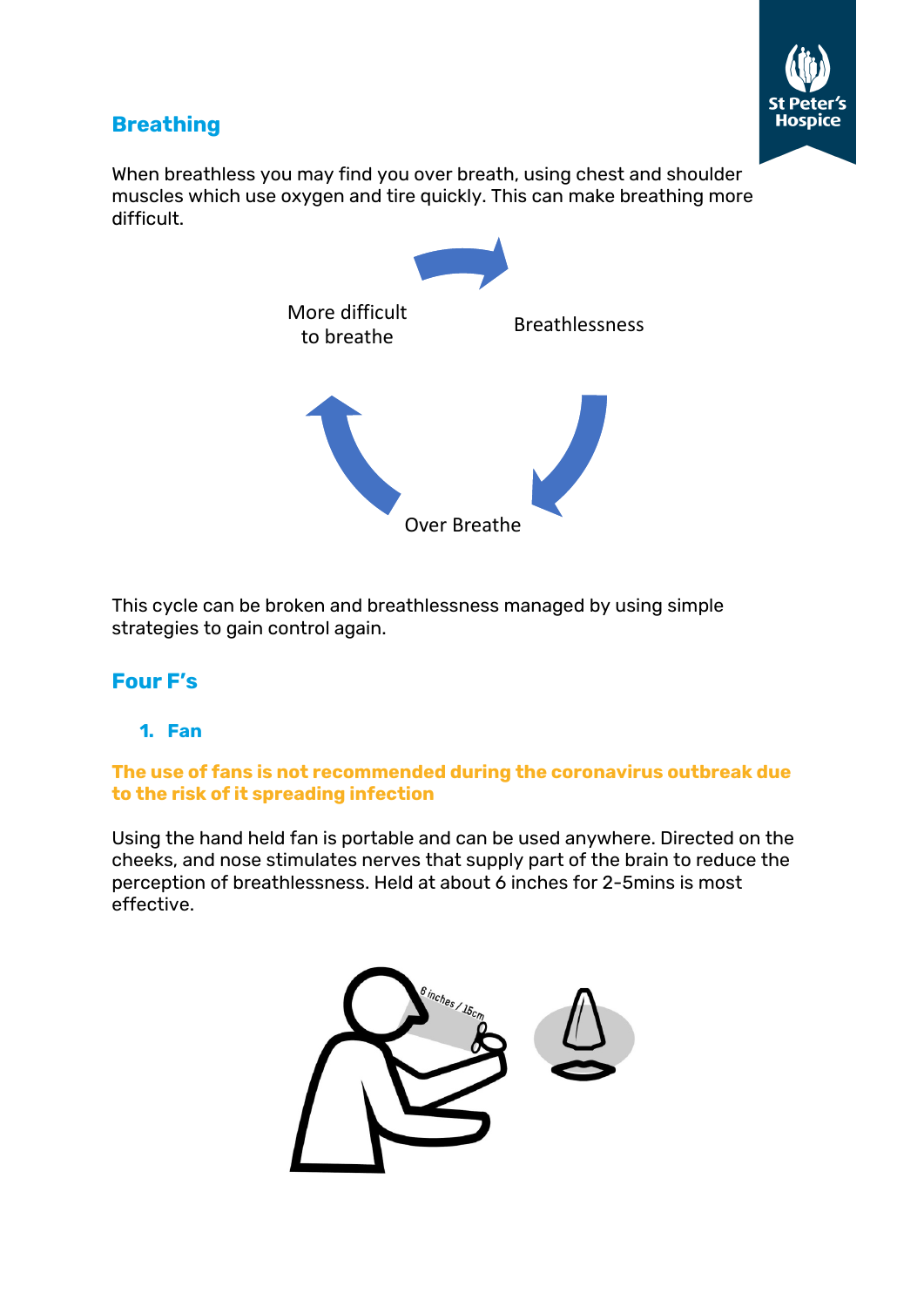

## **2. Flop**

When breathless, trying to relax into a chair can relax your breathing too. Relax your hands, jaw, toes, arms and shoulders. Muscles use less oxygen when they are relaxed. (See positions below)

#### **3. Forward leaning**

Leaning forward, supported on your arms or hands enables the chest to expand efficiently at the top and the bottom.

These are good positions you can try:



## **4. Focus on breathing out**

When breathless we fill the lungs with lots of air which makes it difficult to get more in. By focussing on breathing out helps to relax the breathing as well as getting more air out so you can then take more air in. Try picturing a rectangle, trace your eyes up the short side whilst breathing in, and trace your eyes along the long side when breathing out. Breathe out as if you are blowing out a candle. Make the breath out longer than the breath in. Briefly pause at the corners.